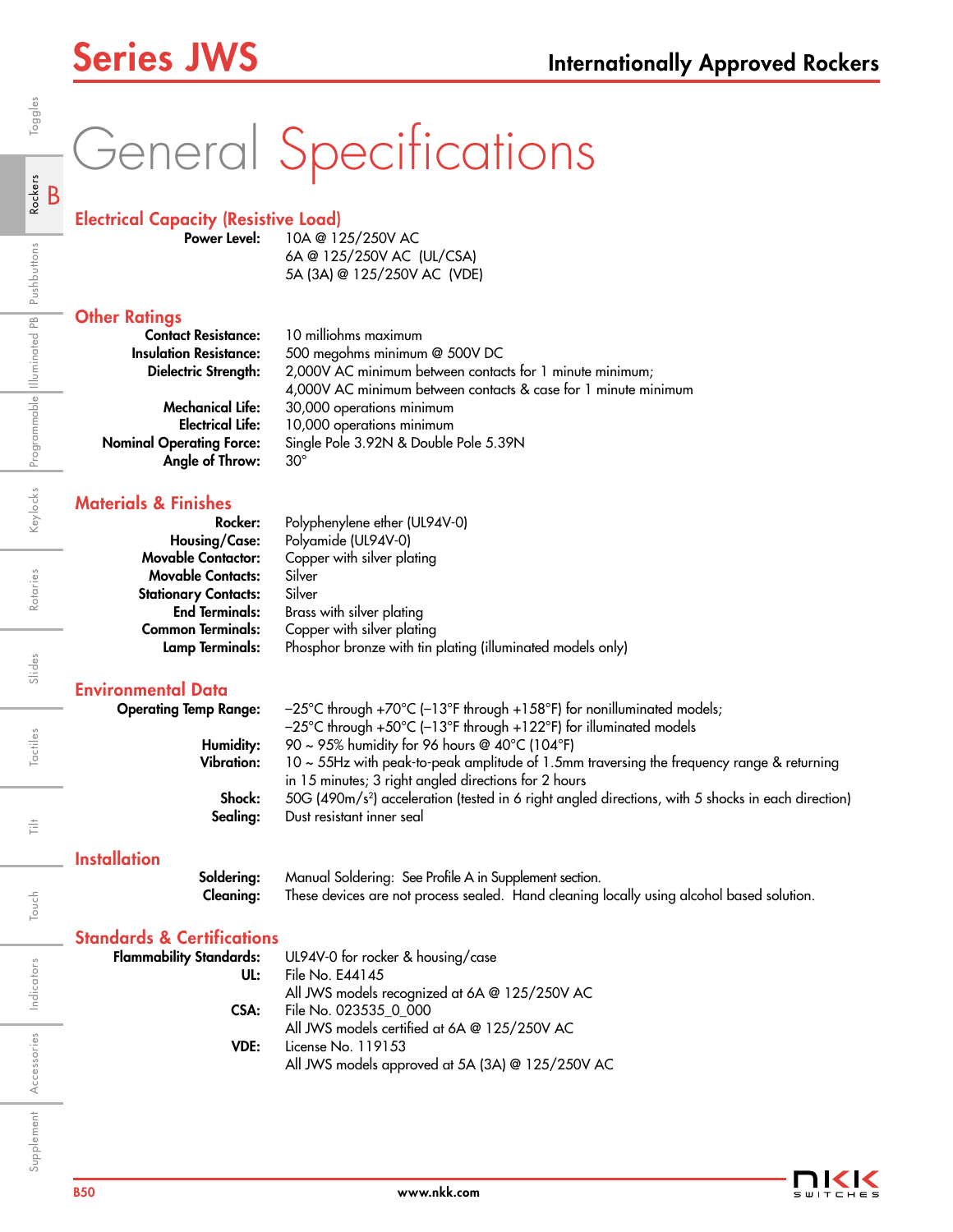## Distinctive Characteristics

Rocker caps and housing available in a variety of colors.

Protective barrier available to prevent accidental actuation.

Constructed for dust resistance with interior cover of polyamide between actuator and contact area.

Easy, crisp actuation.

Small size well suited for telecommunication, measuring, automation, and consumer applications.

Terminals are molded in to lock out flux, dust, and other contaminants.

Outer case of heat resistant resin meets UL94V-0 flammability standard.







Indicators

Touch Tilt

Touch

言

Supplement Accessories Indicators | Touch | Tactiles | Slides | Rotaries | Keylocks Programmable Illuminated Pushbuttons | R**ockers** | Toggles

Slides

Tactiles

Rotaries

B<sub>Rockers</sub>

Keylocks Programmable Illuminated PB Pushbuttons

Toggles

Accessories

Supplement Accessories Indicators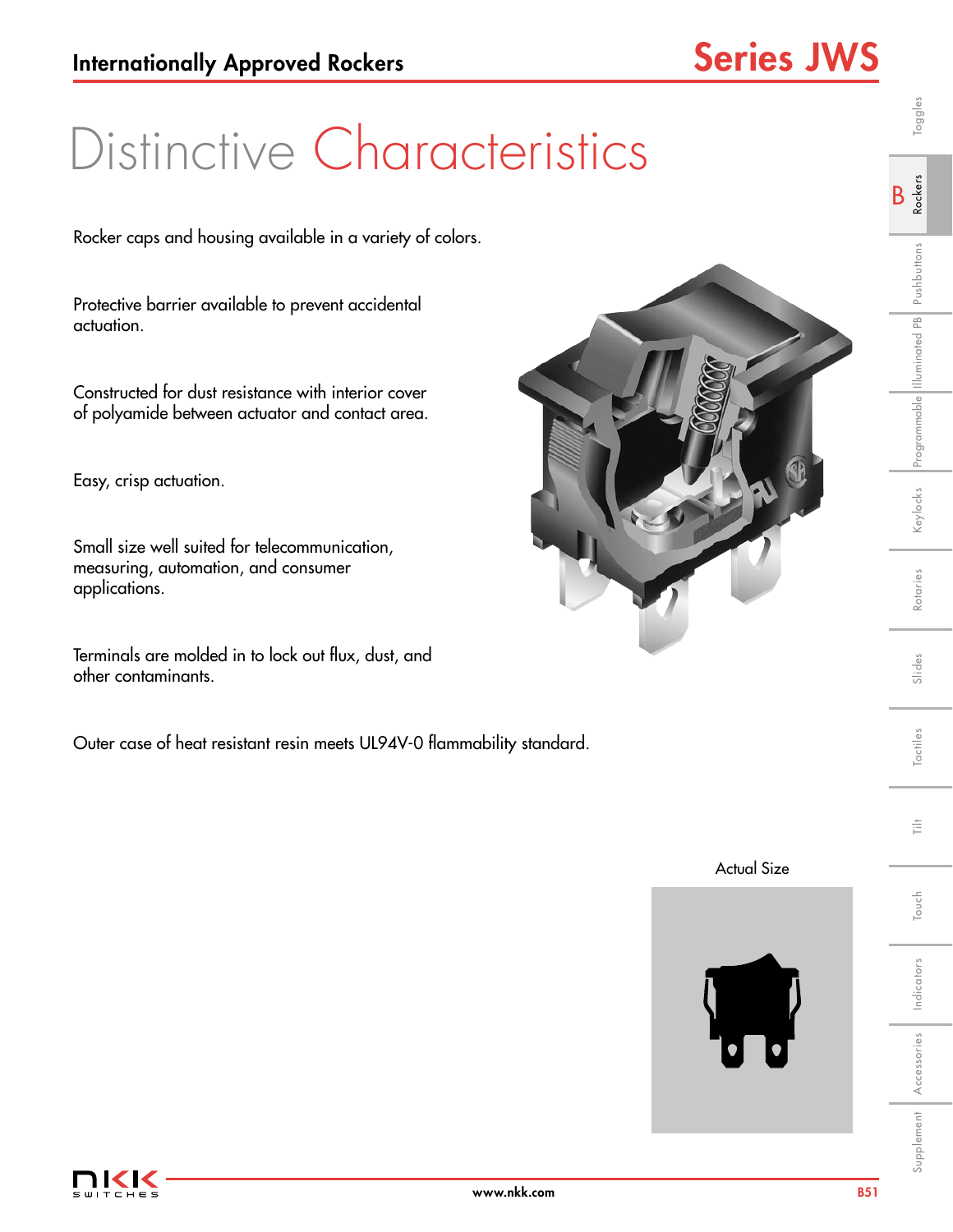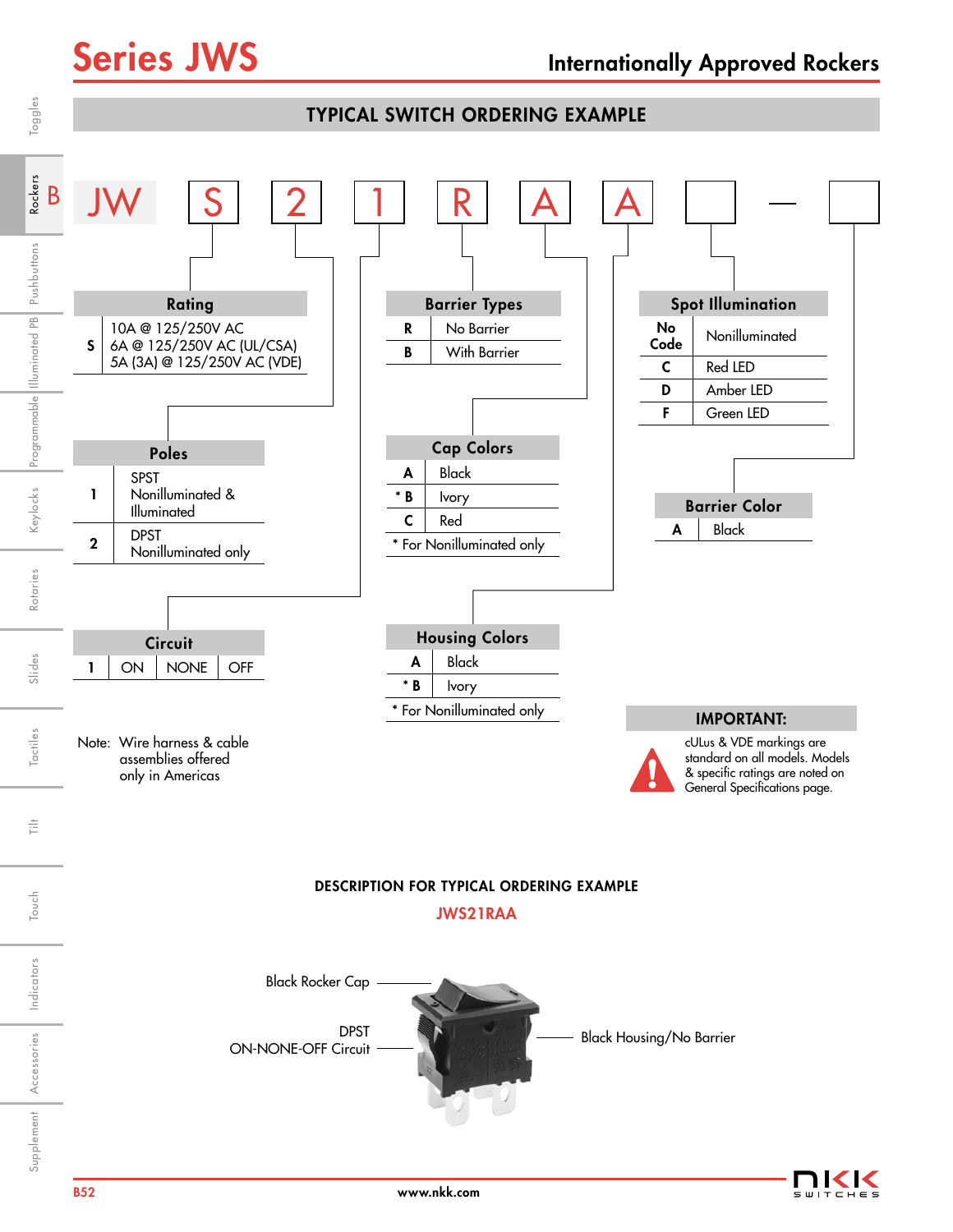-<br>ТСНЕ 5

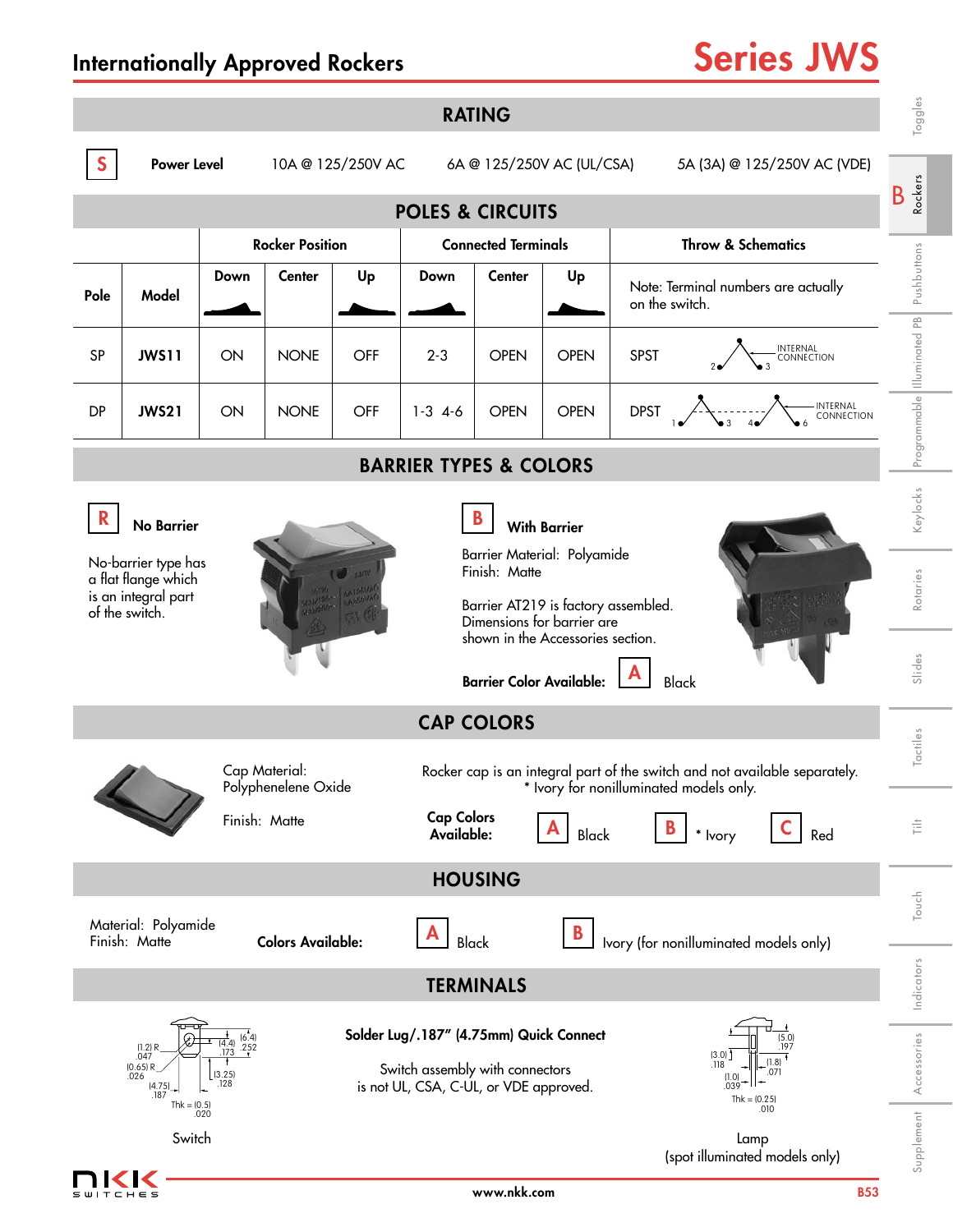## LED COLORS & SPECIFICATIONS FOR SPOT ILLUMINATED MODELS

LEDs are supplied as an integral part of illuminated devices and are not available separately. LED polarity markings are on the bottom of the switch.

The electrical specifications shown here are determined at a basic temperature of 25°C.

If the source voltage exceeds the rated voltage, a ballast resistor is required. The resistor value can be calculated by using the formula in the Supplement section.

| $(+)$ O<br>O <sub>1</sub>                             |                                             | $\mathsf{C}$                       |                         | F                       |
|-------------------------------------------------------|---------------------------------------------|------------------------------------|-------------------------|-------------------------|
|                                                       | Color                                       | Red                                | Amber                   | Green                   |
| <b>Forward Peak Current</b>                           | I <sub>FM</sub>                             | 25mA                               | 20mA                    | 20mA                    |
| <b>Typical Forward Current</b>                        | ı,                                          | 20mA                               | 15mA                    | 15mA                    |
| Forward Voltage                                       | V,                                          | 2.0V                               | 1.9V                    | 1.95V                   |
| Reverse Peak Voltage                                  | $\mathsf{V}_{\mathsf{RM}}^{\phantom{\dag}}$ | 4V                                 | 5V                      | 5V                      |
| <b>Current Reduction Rate</b><br>Above $25^{\circ}$ C | $\Delta I_{\varepsilon}$                    | $0.42mA$ <sup>o</sup> C            | $0.27mA$ <sup>o</sup> C | $0.27mA$ <sup>o</sup> C |
| Ambient Temperature Range                             |                                             | $-25^{\circ}$ C ~ +50 $^{\circ}$ C |                         |                         |

## PANEL CUTOUT & PANEL THICKNESS RANGES



Panel Thickness Ranges:

Without Barrier: .030" ~ .079" (0.75mm ~ 2.0mm)

With Barrier:  $.024'' \sim .059''$  (0.6mm ~ 1.5mm)

## TYPICAL SWITCH DIMENSIONS

## Nonilluminated • No Barrier Single Pole



(15.0) .591 Part No.  $(10.2)$ .402 (15.0)

.591





JWS11RCA

## Nonilluminated • No Barrier **Double Pole**







JWS21RAA DPST models have IEC symbols for On-Off on the flange.

(0.5) Typ .020 (12.4) .488 (12.8) .504 (21.0) .827  $\frac{6}{3}$  $\begin{smallmatrix} 4 & \ & 1 \end{smallmatrix}$ .335

(8.5)

Indicators

Indicators

Supplement Accessories Indicators Touch I Tilt Tactiles I Slides Rotaries I Keylocks Programmable「Illuminated PB Pushbuttons

Tactiles

言

Touch

Slides

Touch | Tilt | Tactiles | Slides | Rotaries | Keylocks |Programmable ||lluminated PB| Pushbuttons | **Rockers** | Toggles

Rotaries

Keylocks Programmable Illuminated PB Pushbuttons

B Rockers

Toggles

Accessories

Supplement Accessories